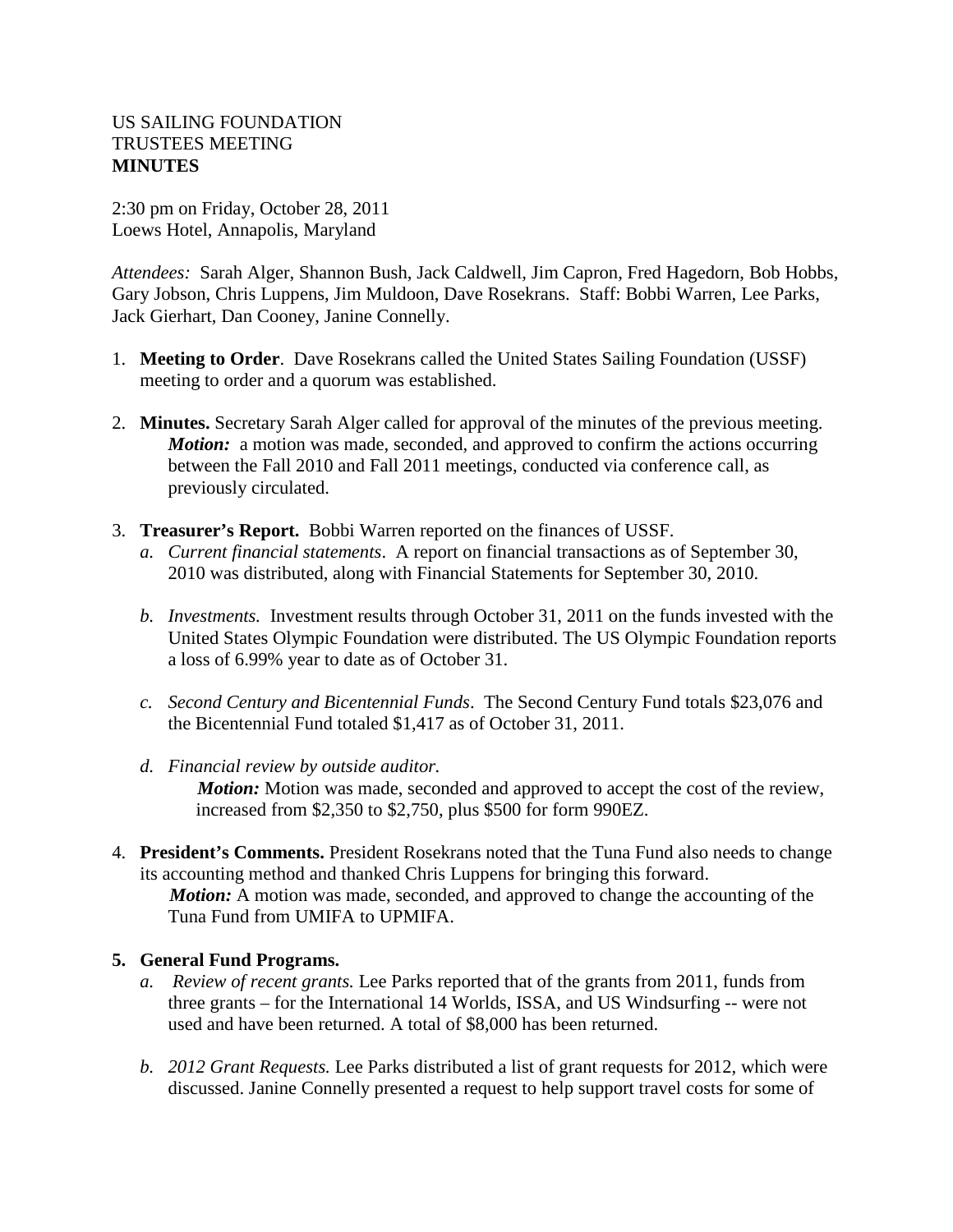the 150-160 instructor trainers who are being asked to attend training sessions to learn about the new small boat training sessions. She also requested funds again to help support travel expenses to enable people to attend the National Sailing Program Symposium.

6. **Report of the Nominating Committee.** As chairman of the Nominating Committee, Fred Hagedorn recommended the following slate of Trustees and officers to the Trustees of USSF:

> Sarah Alger Shannon Bush Jack Caldwell Jim Capron John Dane, III Jack Gierhart Bob Hobbs Fred Hagedorn Gary Jobson Charlie Leighton Chris Luppens Jim Muldoon Dave Rosekrans Ding Schoonmaker John Siegel

The following are nominated as Officers of the US Sailing Foundation:

Dave Rosekrans, President Fred Hagedorn, Vice President Sarah Alger, Secretary Bob Hobbs, Treasurer Chris Luppens, Web Liaison

*Motion*: a motion was made, seconded, and approved to name the above slate of trustees. *Motion*: a motion was made, seconded, and approved to name the officers above.

## **EXECUTIVE SESSION**

## **1. Grants Awarded.**

*Motion*: A motion was made, seconded, and approved to transfer \$24,000 from the Schoonmaker Fund to the General Fund to support awarding of the nine grants for Classes, as listed below: *Motion*: A motion was made, seconded, and approved to award \$6,000 for the ISAF Youth Worlds.

*Motion*: A motion was made, seconded, and approved to transfer \$3,000 from the America 3 Fund and \$3,000 from the Walker Fund to the General Fund for the ISAF Youth Worlds.

| <b>Classes:</b>                     |         |
|-------------------------------------|---------|
| $\vert$ 505 Worlds (FRA, July 2012) | \$3,000 |
| Lightning Worlds (FIN, July 2012)   | \$3,000 |